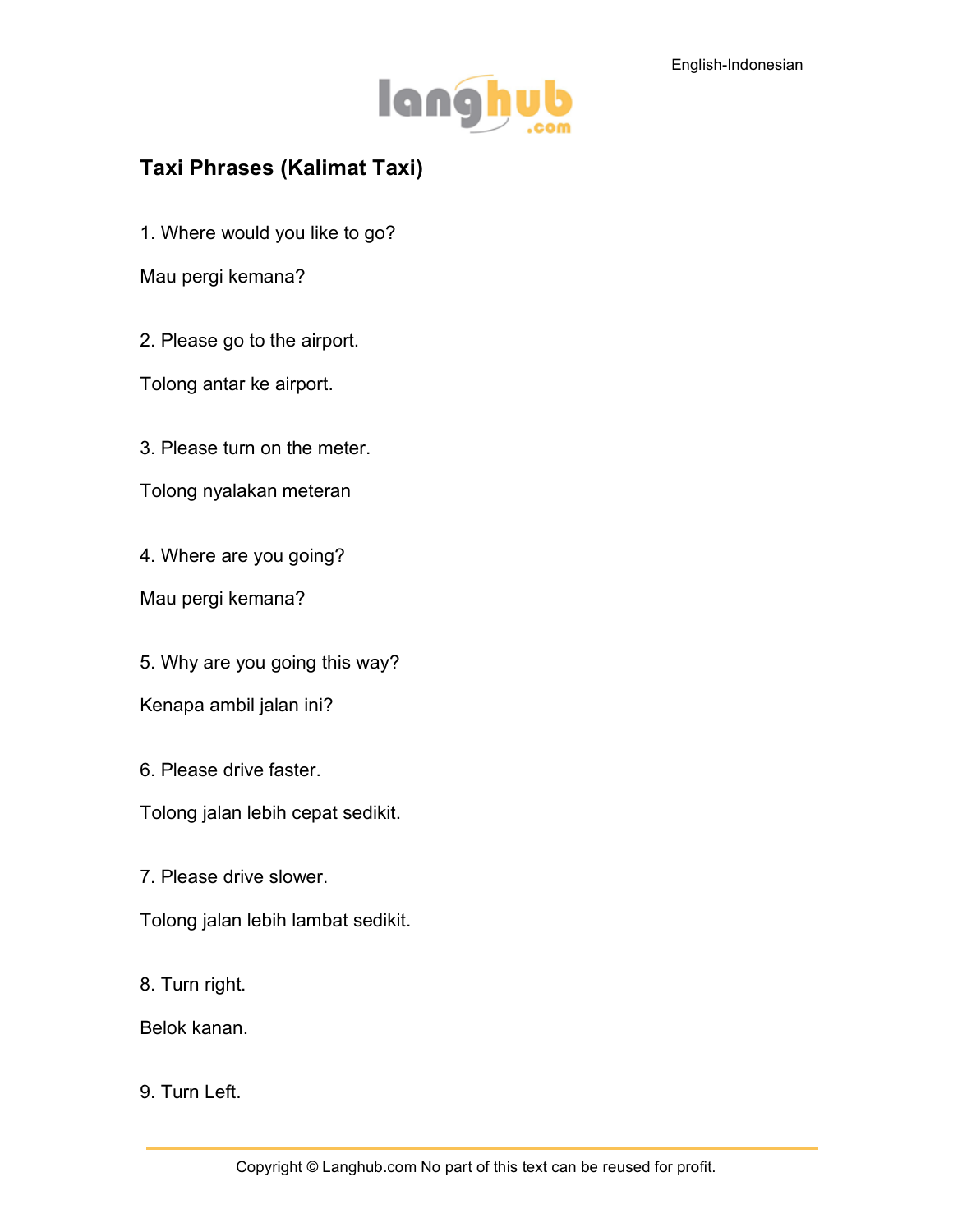

Belok kiri.

10. Go straight.

Jalan terus.

11. Turn around.

Memutar.

12. Don't stop here.

Jangan berhenti disini.

13. Where are we?

Dimana kita?

14. Please stop here.

Tolong berhenti disini.

15. Please stop up there.

Tolong berhenti agak kesana.

16. What is the fare?

Berapa harganya?

17. I am in a hurry.

Saya sedang terburu-buru.